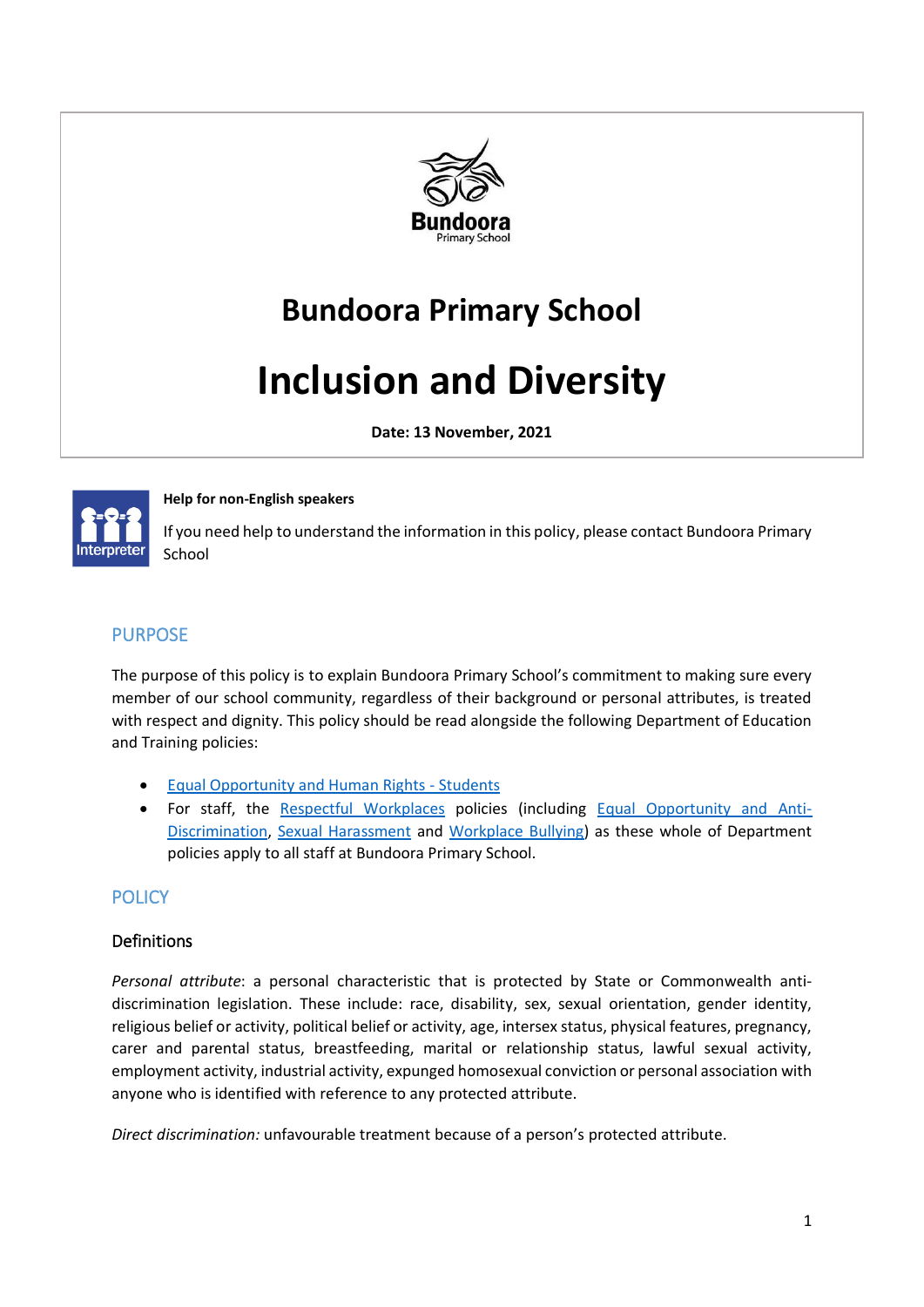*Indirect discrimination*: imposing an unreasonable requirement, condition or practice that disadvantages a person or group of people with a protected attribute.

*Sexual harassment:* unwelcome conduct of a sexual nature towards another person which could reasonably be expected to make that other person feel offended, humiliated, or intimidated. It may be physical, verbal, visual or written.

*Disability harassment*: an action taken in relation to the person's disability that is reasonably likely, in all the circumstances, to humiliate, offend, intimidate, or distress the person.

*Vilification*: conduct that incites hatred towards or revulsion or severe ridicule of a person or group of people based on their race or religion.

*Victimisation*: subjecting a person or threatening to subject them to detrimental treatment because they (or their associate) has made an allegation of discrimination or harassment on the basis of a protected attribute (or asserted their rights under relevant policies or law).

#### **Inclusion and diversity**

Bundoora Primary School strives to provide a safe, inclusive, and supportive school environment which values the human rights of all students and staff.

Bundoora Primary School is committed to creating a school community where all members of our school community are welcomed, accepted, and treated equitably and with respect regardless of their backgrounds or personal attributes such as race, language, religious beliefs, gender identity, disability or sexual orientation so that they can participate, achieve and thrive at school.

Bundoora Primary School acknowledges and celebrates the diversity of backgrounds and experiences in our school community, and we will not tolerate behaviours, language or practices that label, stereotype or demean others. At Bundoora Primary School we value the human rights of every student, and we take our obligations under anti-discrimination laws and the Charter of Human Rights and Responsibilities seriously.

Bundoora Primary School will:

- Actively nurture and promote a culture where everyone is treated with respect and dignity
- ensure that students are not discriminated against (directly or indirectly) and where necessary, are reasonably accommodated to participate in their education and school activities (e.g., schools sports and concerts) on the same basis as their peers
- acknowledge and respond to the diverse needs, identities, and strengths of all students
- encourage empathy and fairness towards others
- challenge stereotypes that promote prejudicial and biased behaviours and practices
- contribute to positive learning, engagement, and wellbeing outcomes for students
- respond to complaints and allegations appropriately and ensure that students are not victimised.

At Bundoora Primary School we support inclusion through: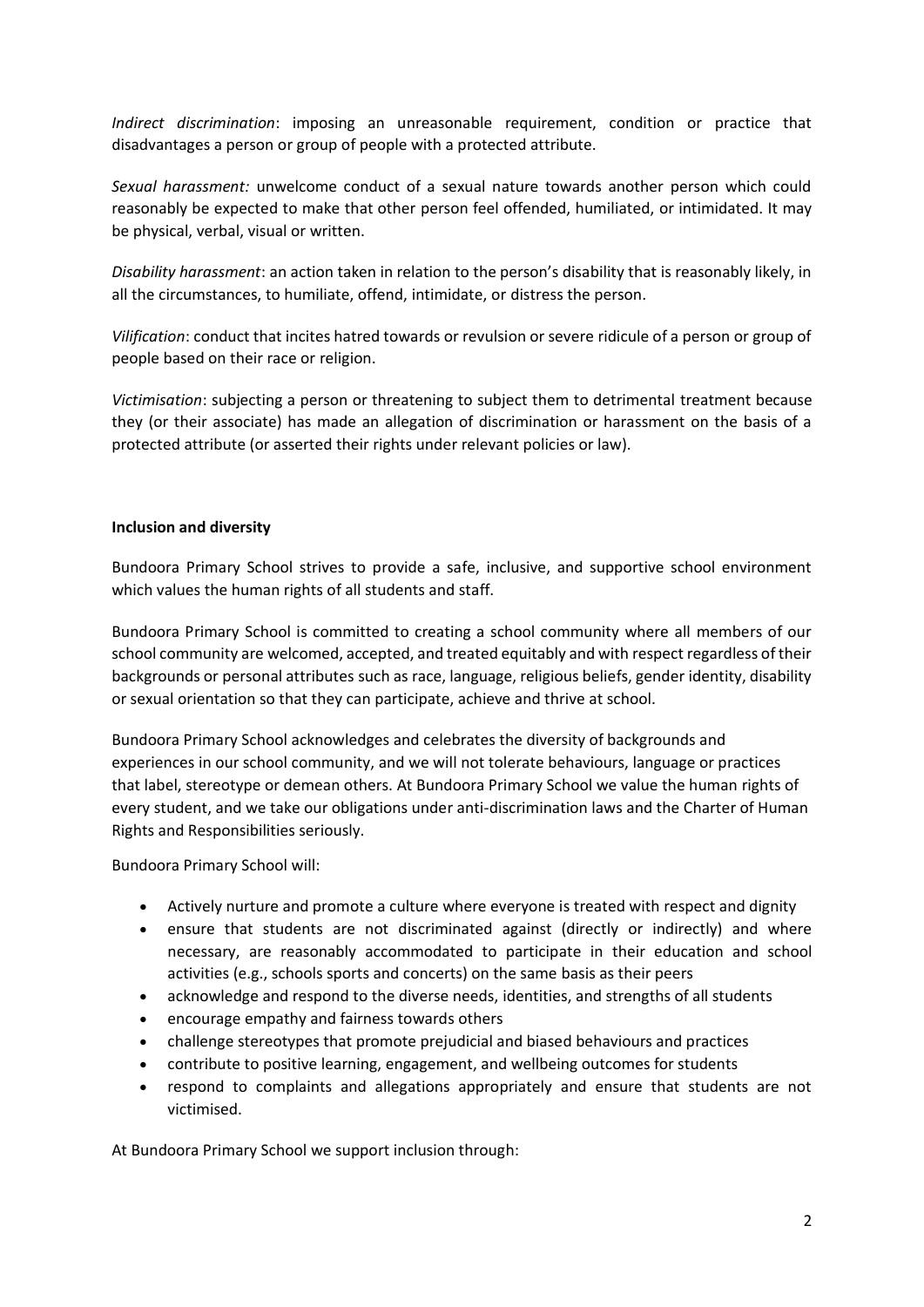- the Student Engagement and Wellbeing policy
- making accommodations in all programs and experiences
- making accommodations to ensure all students attend camps, excursions, and incursions

Bullying, unlawful discrimination, harassment, vilification and other forms of inappropriate behaviour targeting individuals or groups because of their personal attributes will not be tolerated at Bundoora Primary School. We will take appropriate measures, consistent with our *Student Wellbeing and Engagement* and *Bullying Prevention* policies to respond to students who demonstrate these behaviours at our school.

Students who may have experienced or witnessed this type of behaviour are encouraged to speak up and to let their teachers, parents or carers know about those behaviours to ensure that inappropriate behaviour can be addressed.

Students that are involve in bullying or harassing others based on their personal attributes will be supported to understand the impact of their behaviour.

#### **Reasonable adjustments for students with disabilities**

Bundoora Primary School also understands that it has a legal obligation to make reasonable adjustments to accommodate students with disabilities. A reasonable adjustment is a measure or action taken to assist students with disabilities to participate in their education on the same basis as their peers. Reasonable adjustments will be made for students with disabilities in consultation with the student, their parents or carers, their teachers and if appropriate, their treating practitioners. Our school may consult through Student Support Group processes and in other less formal ways. For more information about support available for students with disabilities, and communicating with us in relation to a student's disability, please refer to our school's *Student Wellbeing and Engagement* policy or contact Julie Dunn (PSD coordinator) for further information.

#### **COMMUNICATION**

This policy will be communicated to our school community in the following ways:

- Available publicly on our school's website (or insert other online parent/carer/student communication method)
- Included in staff induction processes and staff training
- Included in staff handbook/manual
- Discussed at annual staff briefings/meetings
- Included in transition and enrolment packs
- Discussed at parent information nights/sessions
- Reminders in our school newsletter
- Hard copy available from school administration upon request

## RELATED POLICIES AND RESOURCES

For staff, please see the Department's **Equal Opportunity and Anti-Discrimination Policy**, Sexual [Harassment Policy](https://www2.education.vic.gov.au/pal/sexual-harassment/policy-and-guidelines) and [Workplace Bullying Policy](https://www2.education.vic.gov.au/pal/workplace-bullying/policy) which apply to all staff working at our school.